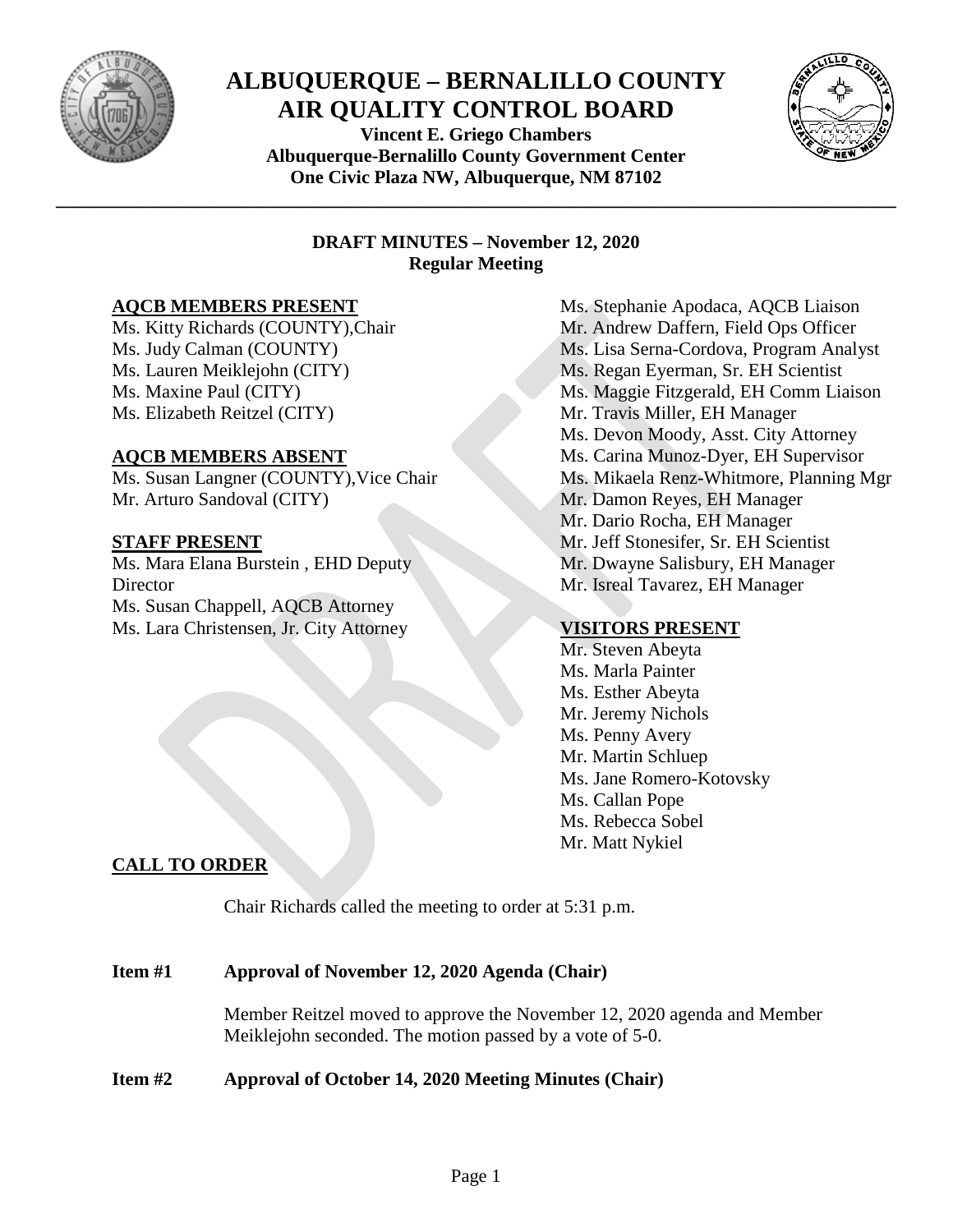Member Calman moved to approve the October 14, 2020 meeting minutes and Member Paul seconded. The motion passed by a vote of 5-0.

#### **AIR PROGRAM REPORT**

Mara Burstein, Deputy Director, City of Albuquerque Environmental Health Department, delivered the Air Program report and introduced the City's new Jr. Attorney Lara Christensen to the Air Quality Program.

#### **REPORTS/DISCUSSION**

**Item #3** Presentation on updates to the Integrated Development Ordinance, including the cumulative impacts amendment, by City of Albuquerque Planning Department staff.

Ms. Mikaela Renz-Whitmore, with the City of Albuquerque's Planning Department, delivered the Presentation on updates to the Integrated Development Ordinance.

**Item #4** Presentation on Ozone by Jeremy Nichols with Wild Earth Guardians.

Mr. Jeremy Nichols, with Wild Earth Guardians, delivered the Presentation on Ozone

**Item #5** Statement of Recusal by Chair Richards Regarding Items #6 and #7, and selection of Chair Pro Temp for Items #6 and #7, if necessary.

Chair Richards recused herself from Items #6 and Item #7 due to conflict of interest.

Chair Richards made a motion to select a Chair Pro Temp. Member Reitzel nominated and moved to approve Member Calman. Member Calman accepted the nomination. Member Meiklejohn seconded. The motion passed by vote 4-0

**Item** #6 Closed meeting session under the Open Meetings Act, NMSA § 10-15-1(H)(7), for Air Board members and Air Board attorney, only - status update regarding Complaint to U.S. Environmental Protection Agency under Title VI of Civil Rights Act of 1964, EPA Case No. 13R-14-R6 (Title VI Complaint).

Chair Pro Temp Member Calman motioned for a closed session. Member Paul moved to approve. Member Reitzel seconded. The motion passed by a vote of 4-0.

The Board then went into closed session.

After the end of closed session, Chair Pro Temp Member Calman stated that the closed session discussion was limited to matters identified in item #6.

#### **PUBLIC COMMENT**

(Five minute time limit)

Mr. Steven Abeyta and Mrs. Esther Abeyta delivered public comment on cumulative impacts.

Ms. Marla Painter delivered public comment on Ozone.